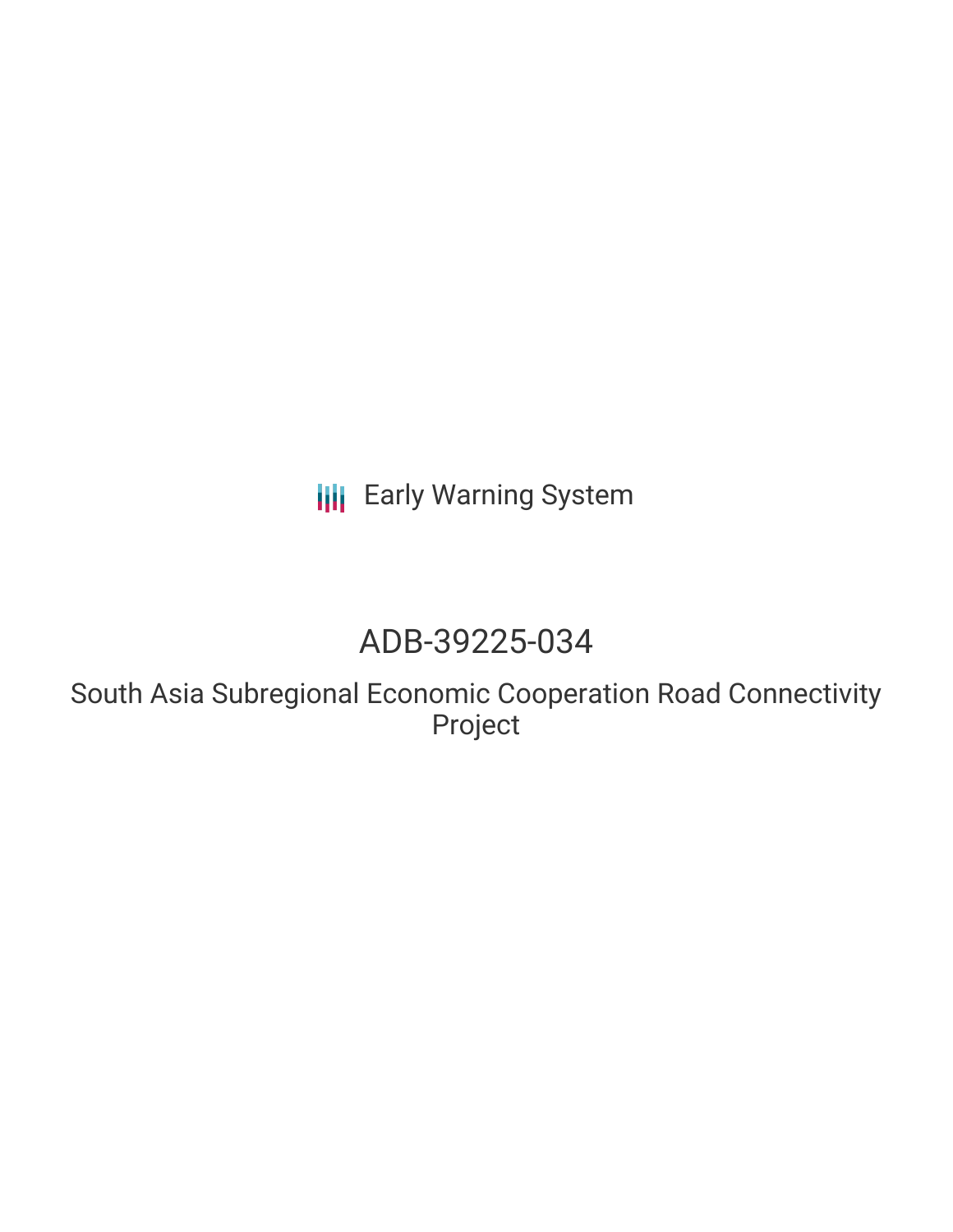

### Early Warning System South Asia Subregional Economic Cooperation Road Connectivity Project

#### **Quick Facts**

| <b>Countries</b>               | Bhutan                                  |
|--------------------------------|-----------------------------------------|
| <b>Specific Location</b>       | Dewathang, Nganglam                     |
| <b>Financial Institutions</b>  | Asian Development Bank (ADB)            |
| <b>Status</b>                  | Active                                  |
| <b>Bank Risk Rating</b>        | A                                       |
| <b>Voting Date</b>             | 2014-07-31                              |
| <b>Borrower</b>                | Department of Roads                     |
| <b>Sectors</b>                 | Construction, Infrastructure, Transport |
| <b>Investment Type(s)</b>      | Loan                                    |
| <b>Investment Amount (USD)</b> | $$50.35$ million                        |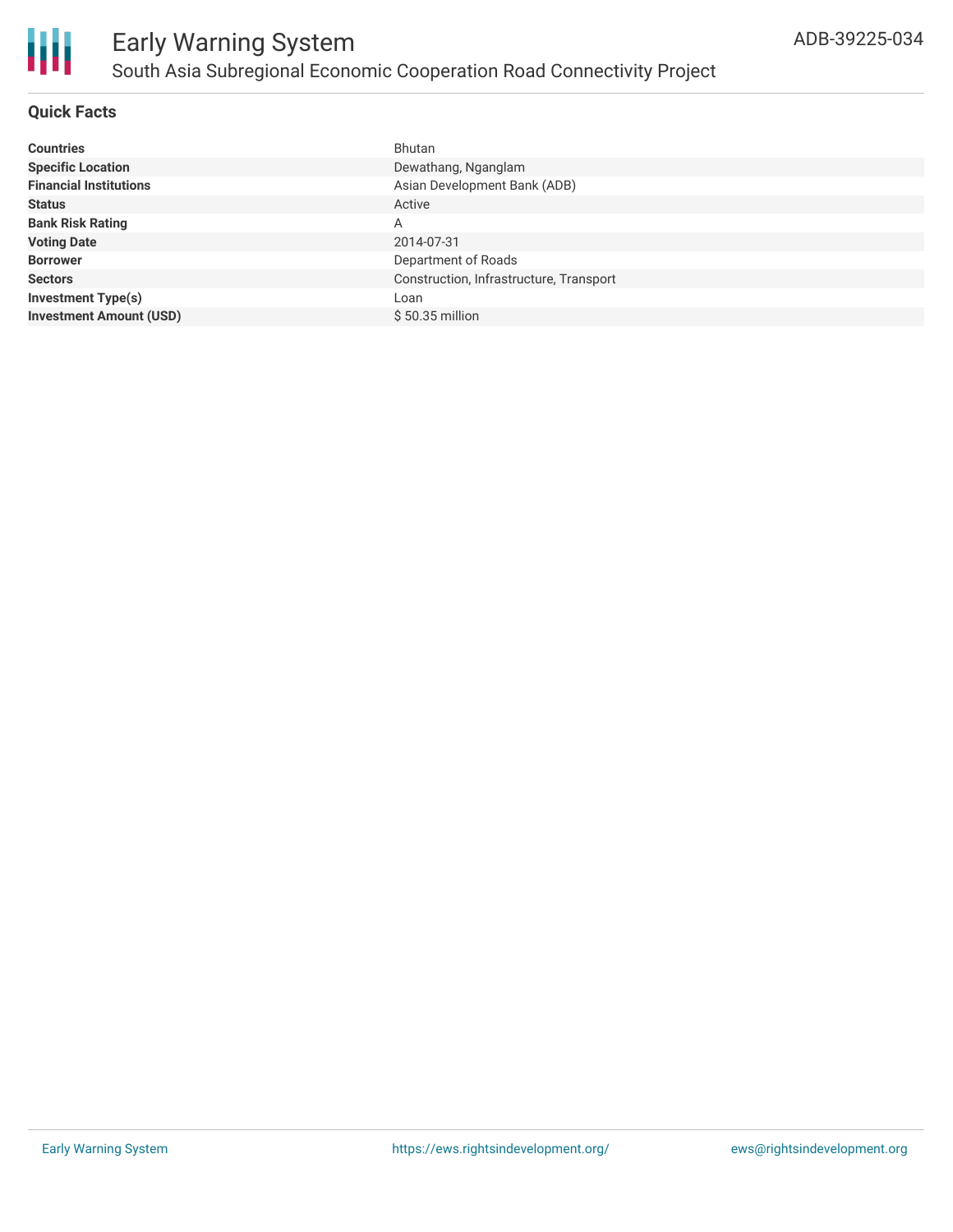

#### **Project Description**

This project will build 68.3 km of the vital Southern East West Highway between the towns of Dewathang and Nganglam as part of the South Asia Subregional Economic Cooperation Road Connectivity Project.

The project is also building a 1.2 km access road between Bhutan''s border with India and the Pasakha industrial estate.

Border crossing stations in Phuentsholing City the town of Alay will also be improved, and a 2.7 km access road to the national highway will be built.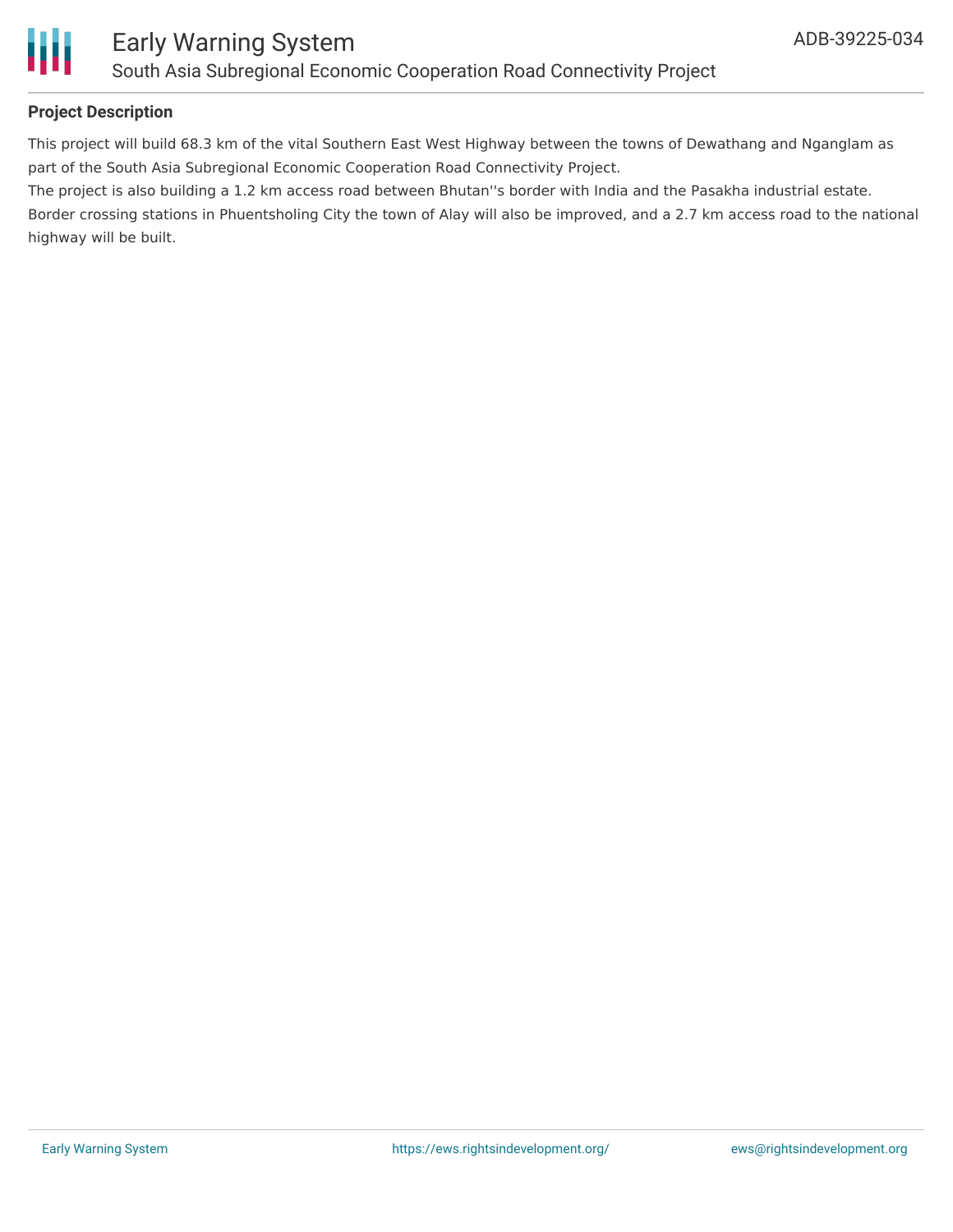

#### **Investment Description**

Asian Development Bank (ADB)

The funding for this project was provided by the following: ADB (Grant): US\$ 18.96 million ADB (Loan): US\$ 31.39 million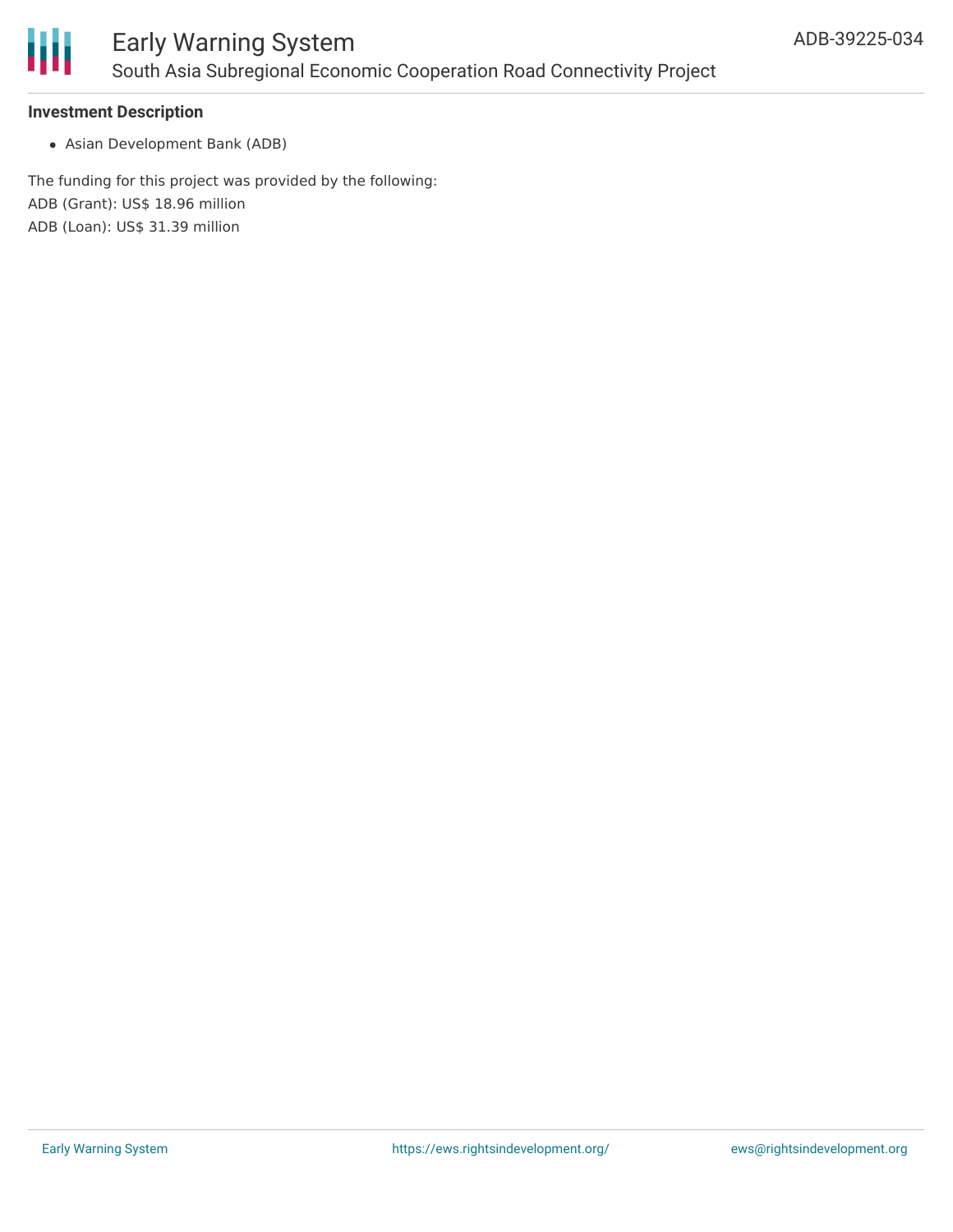

#### **Contact Information**

Department of Roads Ministry of Communications Thimphu Bhutan

Phuentsholing Thromde DHIMAL.DC@GMAIL.COM Post Box. 02, Pelkhil Lam, District Chukha, Phuentsholing, Bhutan

#### ACCOUNTABILITY MECHANISM OF ADB

The Accountability Mechanism is an independent complaint mechanism and fact-finding body for people who believe they are likely to be, or have been, adversely affected by an Asian Development Bank-financed project. If you submit a complaint to the Accountability Mechanism, they may investigate to assess whether the Asian Development Bank is following its own policies and procedures for preventing harm to people or the environment. You can learn more about the Accountability Mechanism and how to file a complaint at: http://www.adb.org/site/accountability-mechanism/main